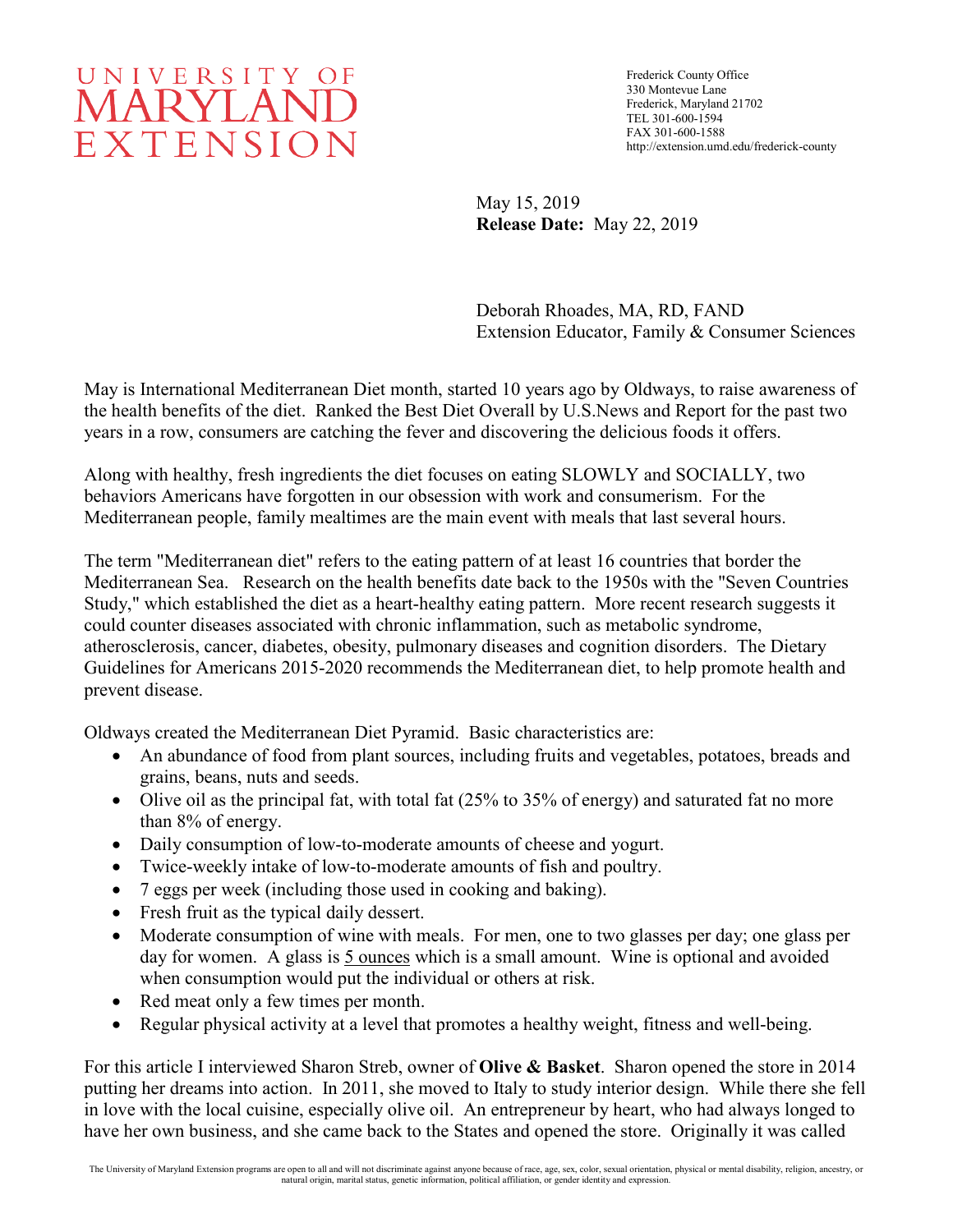Oil & Vinegar. To avoid consumer confusion with another store in Frederick, Sharon changed the name to **Olive & Basket**, in winter of 2018. The location has always been at the Westview Shopping Center.

Sharon describes the store as the "William & Sonoma of food, because they carry over 300 gourmet food items. A culinary gift store, where not a day goes by when a customer doesn't come in to find the perfect food gift. Every occasion….bridal showers, weddings, house warming, graduations." No surprise, who doesn't love food and ingredients to make good food!

My interest in the store was olive oil, a main ingredient in the Mediterranean diet. For decades I have used olive oil for its health properties but I must admit I was not storing it properly. It does not sit by the stove in a pretty bottle as shown in those decorating magazines. Here are Sharon's tips for buying and storing olive oil:

- 1. Buy olive oil in small quantities. Olive oil only last for 12 months. As it ages the health properties decline so be sure to check dates on the bottle.
- 2. Read the label to find out where the olive oil comes from, it should be from only one source. Many products are adulterated and other oils have been added. 60 minutes did a segment called Agro Mafia you can watch on Vimeo that explains the fraud which occurs.
- 3. Avoid storing your olive oil in sunlight. Next to the stove or near a window is not the place. Neither is the top shelf of the grocery store where it is exposed to overhead lights.
- 4. Store the oil in dark, not clear, glass bottles with a secure top to avoid exposure to air and heat. The popular pour spouts are not useful unless they can be securely locked. Olive & Basket sells bottles and you can bring them back, cleaned of course, for refills.

The store offers 18 varieties and 40 different vinegars to pair with it. I literally could have spent an entire day sampling all the choices. Typical fruit based vinegars (Myer lemon, blood orange, fig, strawberry) to the unusual like bourbon, chocolate, and tomato. The most popular is mango, which is often sold out.

While conducting the interview a frequent customer walked in, Helene Matesa from Walkersville, who credits the Cranberry Pear vinegar with helping her lose 25 pounds. Helene says, "It has just a hint of sweetness and I don't feel deprived, and without any added sugar. I use it on a salad and don't even need the oil, it's so delicious." I made sure I left the store with a sample.

By now I hope I have enticed you to give the Mediterranean diet a try! A diet you can actually follow with food already in your pantry or soon to be. The Dietary Guidelines 2015-2020 promotes the diet, for details on specific amounts of foods to eat see https://health.gov/dietaryguidelines/2015/guidelines/appendix-4/

There are plenty of cookbooks on the market, or try one via library loan, to entice you to get into the kitchen. A search on the Frederick County library website shows 19 different cookbooks. If you need help accessing electronic resources just make an appointment with your local librarian for assistance.

Oldways provides recipes at https://oldwayspt.org/traditional-diets/mediterranean-diet Sign up to get their email and you can be entered to win a Mediterranean gift basket at the end of the month. Meanwhile try these favorite recipes from Olive & Basket.